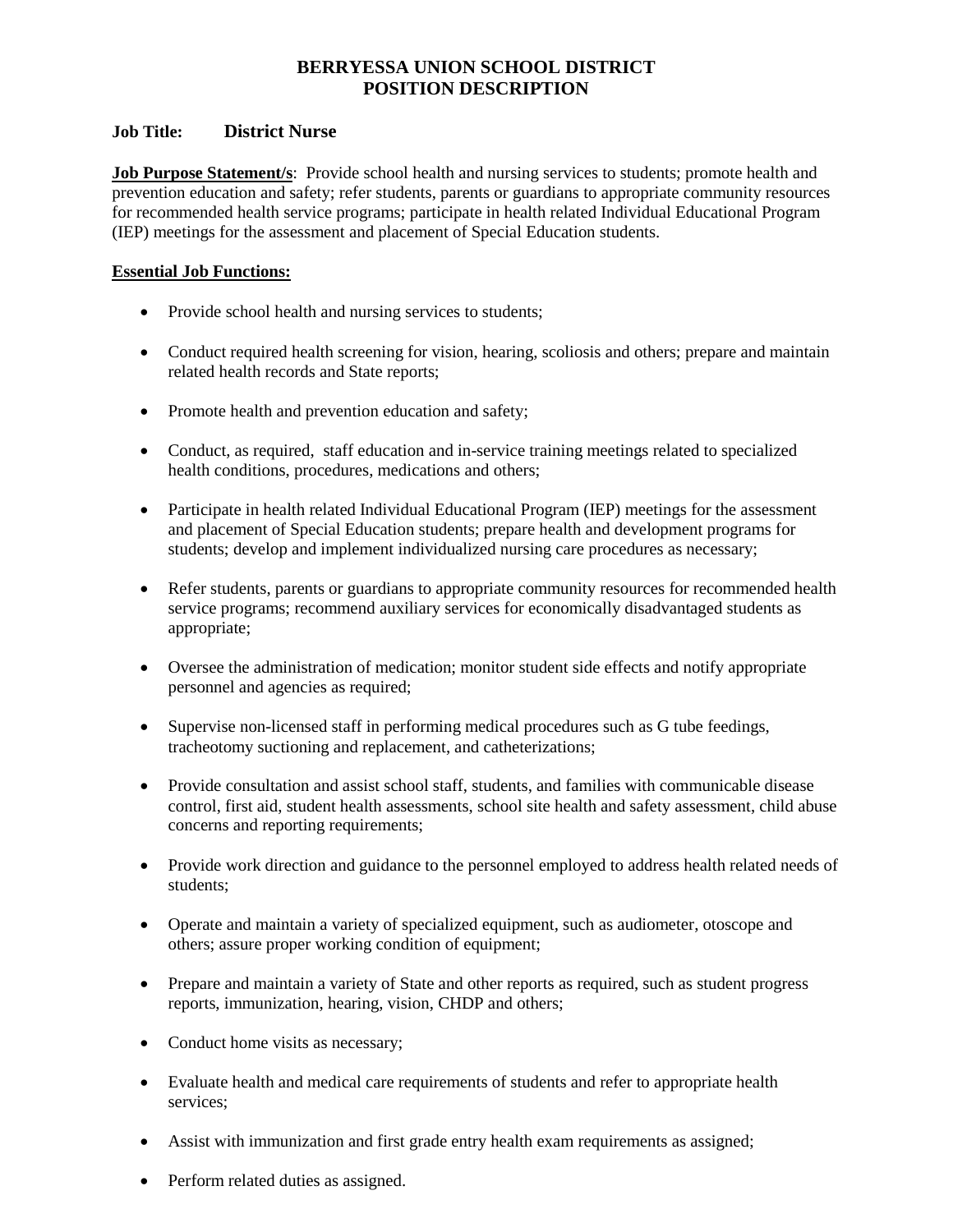### **Job Requirement – Qualifications**:

### **Education and Experience Required:**

 Any combination equivalent to a bachelor's degree in nursing, health education or closely related field, and experience working in a school environment

## **Skills, Knowledge and/or Abilities Required:**

*Skills*:

- Operate standard office equipment including use of district identified computer and software applications;
- Use the English language in both written and verbal form;
- Use correct spelling, grammar and punctuation;
- Bilingual preferred

*Ability*:

- Screen students for vision, hearing, scoliosis and other problems as mandated by district and state regulations;
- Perform technical duties as assigned in support of the special education needs of students, including components of the IEP program.;
- Analyze situations accurately and adopt an effective course of action during routine and emergency situations;
- Prepare and deliver oral presentations regarding health and safety issues and communicable diseases;
- Identify various health needs, including unusual and critical cases such as child abuse and recommend appropriate action;
- Maintain records and prepare comprehensive reports according to established District rules, regulations and State mandates;
- Train and provide health information to students and staff;
- Counsel and provide health-related information to parents of school-aged students;
- Establish and maintain files, records, reports and referrals as well as assist others in the maintenance of appropriate records and files;
- Communicate effectively both orally and in writing;
- Plan and organize work;
- Read, interpret, apply and explain rules, regulations, policies and procedures;
- Sit or stand for extended periods of time;
- Exchange information and make presentations;
- Lift heavy students and equipment;
- Bend at the waist and turn/twist to examine students and administer first aid and CPR;
- Observe physical symptoms of medical conditions;
- Participate in planning health curricula

#### *Knowledge:*

- Medication effects and proper administration procedures;
- Proper operation of specialized health assessment instruments;
- Modern medical terminology, equipment and techniques;
- Accepted methods and principles of personal hygiene;
- Diagnostic methods for medical conditions and diseases;
- IEP requirements;
- Accepted testing techniques for hearing, vision and scoliosis and other screenings;
- Interpersonal skills using tact, patience and courtesy;
- Oral and written communication skills;
- Public health agencies and local health care resources;
- Health and safety regulations;